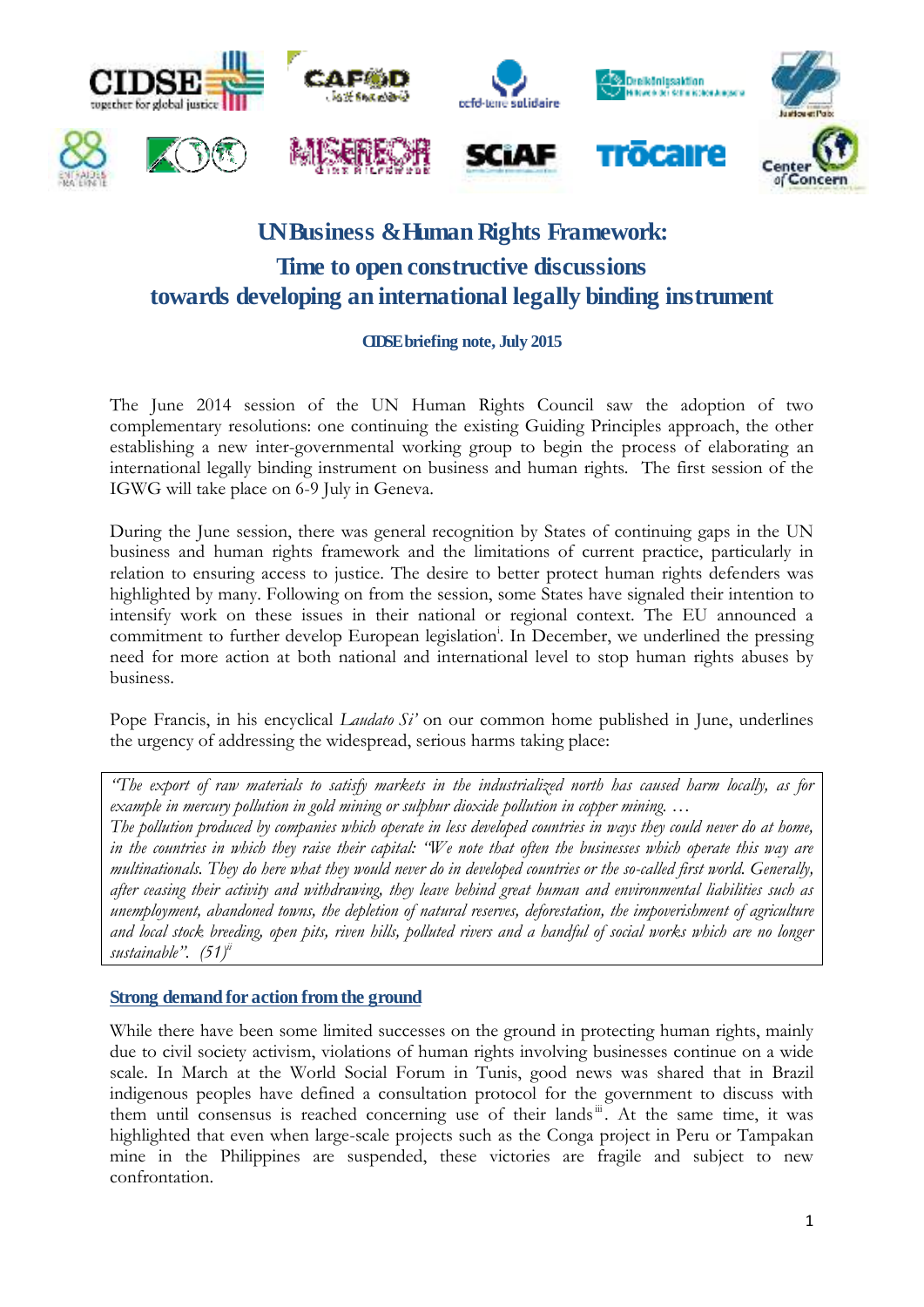With conflicts and abuses continuing to be fuelled by sourcing of minerals in countries including the Democratic Republic of Congo and Myanmar, in May nearly 150 Catholic leaders from 38 countries on 5 continents called on the European Union to take strong measures requiring businesses to check their supply chains<sup>iv</sup>. In June, in parallel to the summit of EU and Latin America leaders, social movements and civil society groups gathered in Brussels to highlight continuing violations such as the killing of people defending their rights and land in Colombia, and called for engagement by both Latin American and European governments in the treaty process<sup>v</sup>.

## **A mixed picture at national level**

The last months have seen some developments regarding implementation of the UN Guiding Principles, with acceleration in progress towards National Action Plans in a number of countries particularly in Europe (for example, Belgium, Germany, Ireland and Switzerland) as well as in the United States. At regional level, after much hesitation, the European Union has indicated a readiness to finally take up its own Action Plan. This is a positive dynamic, to which the opening of a process towards an international legally binding instrument has contributed. However, we need strong progress at EU level to make up for lost time.

In light of our call in December for effective legislative measures and enforcement at national level that convincingly address the shortcomings now generally acknowledged, the measures contained in National Action Plans continue to be insufficient. We therefore welcome the first review of the UK Action Plan as an opportunity to evaluate progress since 2013 and identify practical ways to strengthen the implementation of the Guiding Principles at national level. We hope that learning from this iterative process will raise the bar for other countries developing their first National Action Plan.

Here it is important to note that human rights due diligence approaches are gaining ground. In March, the French National Assembly approved in first reading legislation requiring large companies to establish a plan of "vigilance" to prevent damages to human rights and the environment. If damage occurs, companies would face liability in case of non-respect. In June, the French National Assembly also adopted a resolution asking the Commission to take similar measure at EU level<sup>vi</sup>. In Switzerland, after first an approval and then a narrow rejection of a Parliamentary resolution on human rights due diligence, a number of civil society groups launched a popular initiative in April to gather signatures in order to put this issue back on the legislative agenda.

At European level, in May the European Parliament voted in favor of a strong due diligence obligation for companies placing products on the European market containing minerals coming from conflict-affected areas. In April 2015, the European Parliament also called "*on the Commission, EU Governments and others to consider proposals for mandatory frameworks that will ensure that*  access to remedy and compensation is based on need and responsibility<sup>vii</sup> ». G7 countries announced in June 2015 that they « *will take action to promote better working conditions by increasing transparency, promoting identification and prevention of risks and strengthening complaint mechanisms* ». And the ILO decided to work on fundamental rights protection throughout the supply chain during the 2016 International Labor Conference.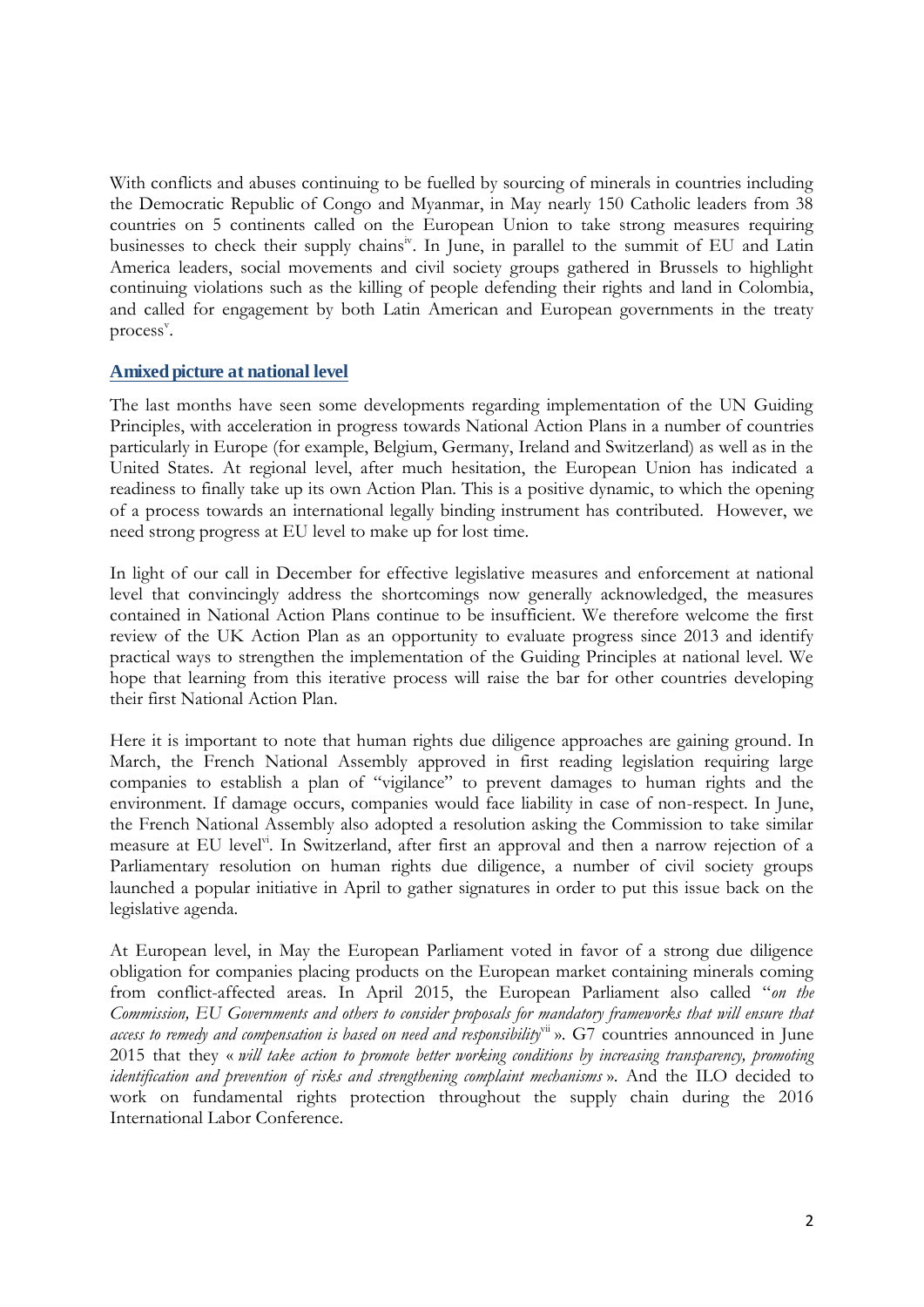#### **Opening of the international treaty process**

Governments and other concerned actors are preparing for the 1<sup>st</sup> session of the IGWG in July, which will address the principles, scope and format of the instrument. In view of this, the global Treaty Alliance coalition has put forward a statement<sup>viii</sup>, already signed by over 300 organizations. CIDSE, together with other groups, has made a submission to the IGWG<sup>ix</sup>, based on legal research. The submission addresses issues and options concerning the State duty to protect, human rights due diligence, access to justice and the scope of businesses and rights in the application of the treaty. These issues are equally present in discussions on implementation of business and human rights frameworks at national level.

Considering some of choices to be made, the submission advances the following:

- All human rights should be incorporated into a binding Treaty, including the rights contained in the core human rights instruments as well as the core ILO conventions related to labor rights and the rights of indigenous people. It should be clear that when the Treaty refers to human rights, this includes the negative impacts of environmental damages on people.
- While the Treaty would not exclude any business category, its main objective and focus should be on **provisions for transnational operations of business**, e.g. an obligation on states to regulate the extraterritorial activities of business and to provide mutual assistance between states in investigating violations and in enforcing judgments.
- A Treaty should clarify the State duty to ensure **corporate human rights due diligence** and be explicit about the extraterritorial scope of the State duty to protect, seeking inspiration from Maastricht Principles 24, 25. The Treaty should elaborate on the modalities in which businesses participate in the commission of human rights abuses, including through corporate complicity and human rights abuses in supply chains. Breach of due diligence should give rise to legal liability.
- The Treaty should specify the State duty to provide **access to remedies**. The Treaty could include a 'consultation clause' providing that a home State intending to exercise its extraterritorial jurisdiction has the obligation to consult the host State; if the host State does not pursue the case, the home State could proceed. Inspiration for provisions on mutual legal assistance may be found in chapter IV of the United Nations Convention against Corruption.
- By ratifying this instrument, a State would express its consent to a new **monitoring and enforcement mechanism** applying directly to the transnational corporations under its jurisdiction. A Treaty thus conceived could provide a significant incentive for the State to improve the remedies available in the domestic legal order to victims of corporate human rights harms, as well as for the corporations concerned to prevent, and where necessary remedy, any such harm.

Given the essential role of the State duty to protect, the future international instrument should reinforce action by States at national and regional level. And yet two years after Rana Plaza in Bangladesh and 30 years after Bhopal in India, we know that international-level action is required. Imbalances in power of different actors must be addressed: why are so many victims of human rights abuses by companies still waiting for justice, when following the Deepwater Horizon oil spill in the Gulf of Mexico the U.S. government could order BP to provision \$20 billion in a trust fund to be used for damages and compensation? This demands a credible treaty process with serious discussion on the gaps in protection and the different legal options; so that the instrument can make a difference on the ground for affected individuals and communities whose rights are at risk or have been violated. CIDSE believes that to complement and inform the discussions of the Working Group, this new UN process should identify ways to allow active participation and input by a broader range of communities and local NGOs.